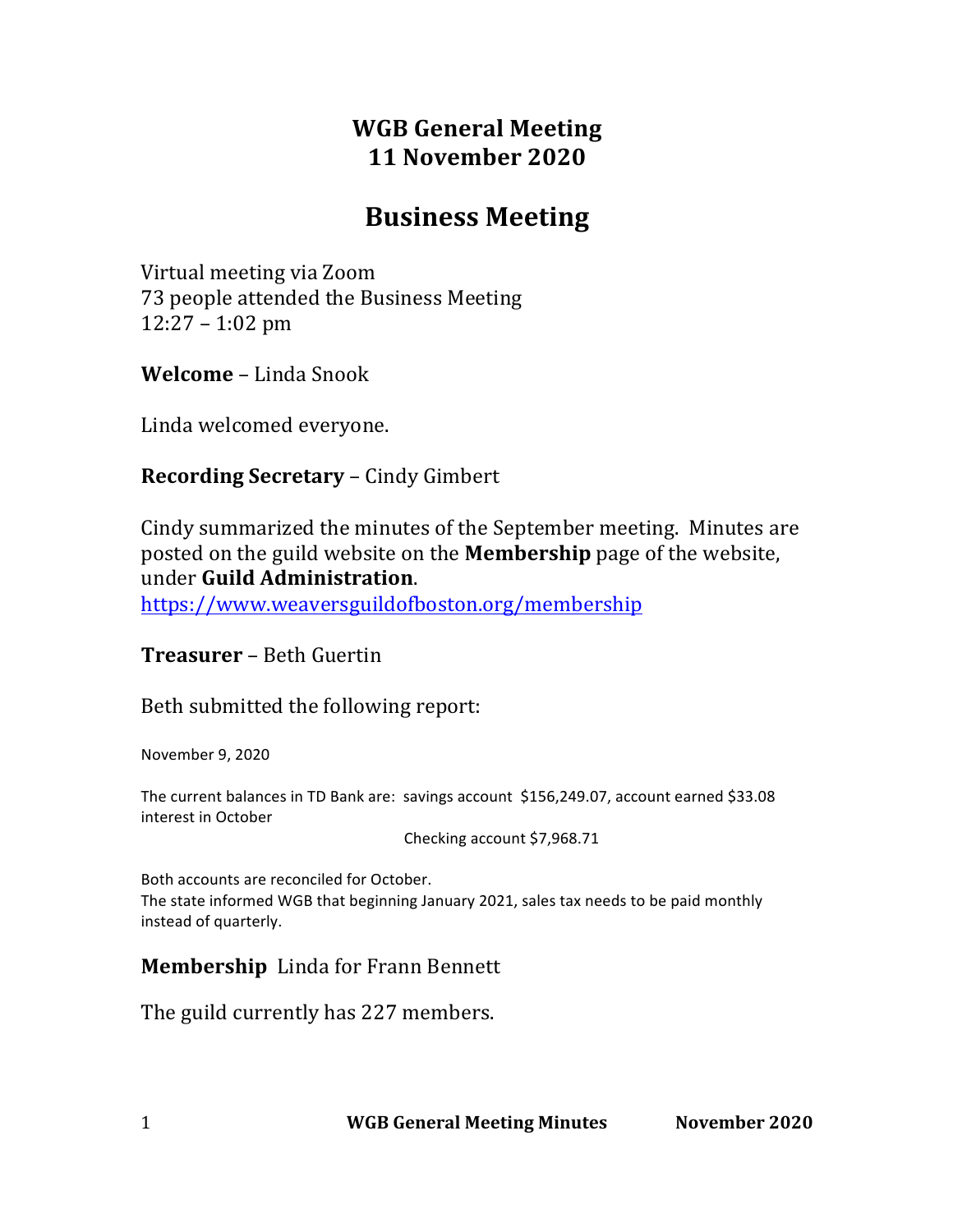# **Nominating Committee** - Susan Pippin

Current openings on the board are:

- Outreach chair
- Public Relations Chair
- Second Assistant Chair for the Annual Sale
- Assistant to Morning Programs.

The most vital opening is the Assistant to Morning Programs! A volunteer is needed to work with Ginny Hamilton and Pat Vinter starting in January. Susan posted the following memo summarizing the position of **Assistant Chair of Morning Workshops:** 

Why volunteer for Assistant Chair of Morning Workshops?

**"In general, for every position I volunteered for, the rewards have been great. I've gotten back much more than I've given -- in learning, connecting with other weavers, trying new things and opening up new possibilities."**

**"Have the pleasure of working with a wonderful group of people, amazing workshop instructors and give back to a Guild that you enjoy!"**

**If there is no volunteer, there will be no workshops.**

The duties of WGB Morning Workshop Assistant Chair consist of the following, all of which are meant to help the Assistant learn the entire process in order to become the Morning Workshop Chair in the following year.

Work with Chair to:

- research workshop instructors for the year who could present either in person and/or via Zoom
- become familiar with using Zoom and managing meetings and workshops via Zoom
- become familiar with general set up of In Person Workshops in our rented space
- attend Zoom calls with instructors and speakers to prep for upcoming meetings
- become familiar with contracts for instructors: In Person and Zoom
- become familiar with all communications (emails primarily) to instructors and attendees about upcoming workshops
- attend Zoom Workshops as a "Co-Host" and assist Host in all facets of management of the Workshop (mainly monitoring questions and tech issues (no need to be a super techie, just a good basic knowledge of Zoom) - attend In Person Workshop days (when we recommence those) to participate in management of the Workshops-attend WGB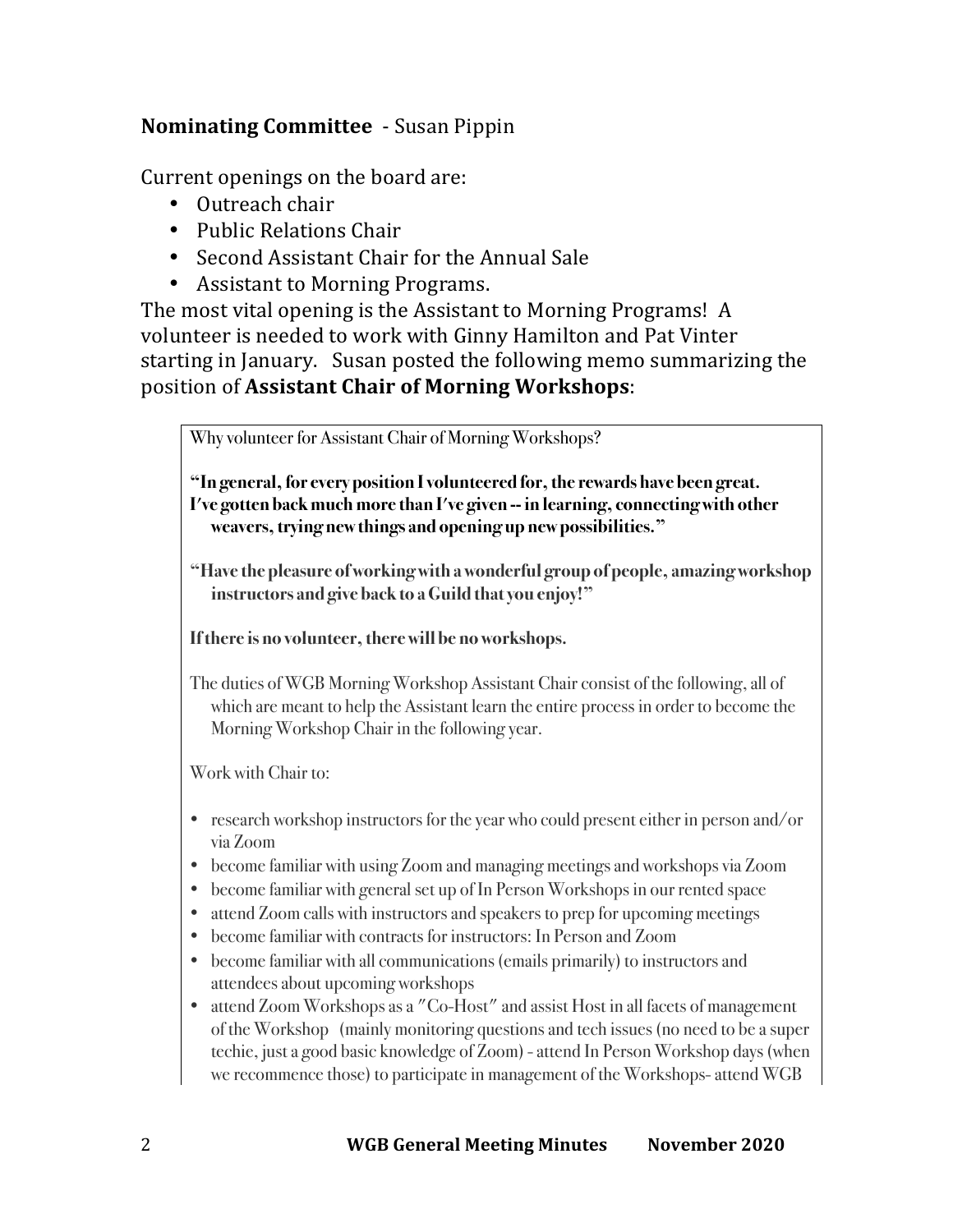Education Committee meetings via Zoom (Usually once a month)-attend monthly WGB meetings via Zoom or in person.

• attend quarterly WGB Board meetings

Please call or email Susan Pippin anytime if you are interested in volunteering. 

# **Afternoon Speakers - Eileen Crawford, Associate Dean**

We have two fabulous speakers coming up in 2021. Register here for the March and April general meetings on Zoom: https://www.weaversguildofboston.org/event-registration

# **The dates for the Spring 2021 meetings are:**

- **February** 10
- March 10
- $\bullet$  **April 14**

Registration for the February meeting and spring workshops begins December 1.

https://www.weaversguildofboston.org/education

The February 2021 meeting will have a focus on our community of weavers.

At our March 2021 meeting, Denise Kovnat, from the Rochester, NY guild will speak. Her afternoon talk is *Once Upon a Warp: From the Loom to the Runway*. Her focus is hand dyeing and weaving garments. She is a prolific teacher. Our own Deb Kaplan helped her learn to work with a very fragile silk. The silk shawl Denise dyed and wove won third place in the Treenway Silk Awards and has just been published in the latest Complex Weavers Journal, which is available in our guild library. Check out Denise's blog and Etsy site on her website, *Random Acts of Color,* at: https://www.denisekovnat.com

Denise's three-day workshop scheduled for 2021 will be postponed until we can meet safely in person.

In April, Kris Bruland will be speaking about the website he created,

3 **WGB General Meeting Minutes November 2020**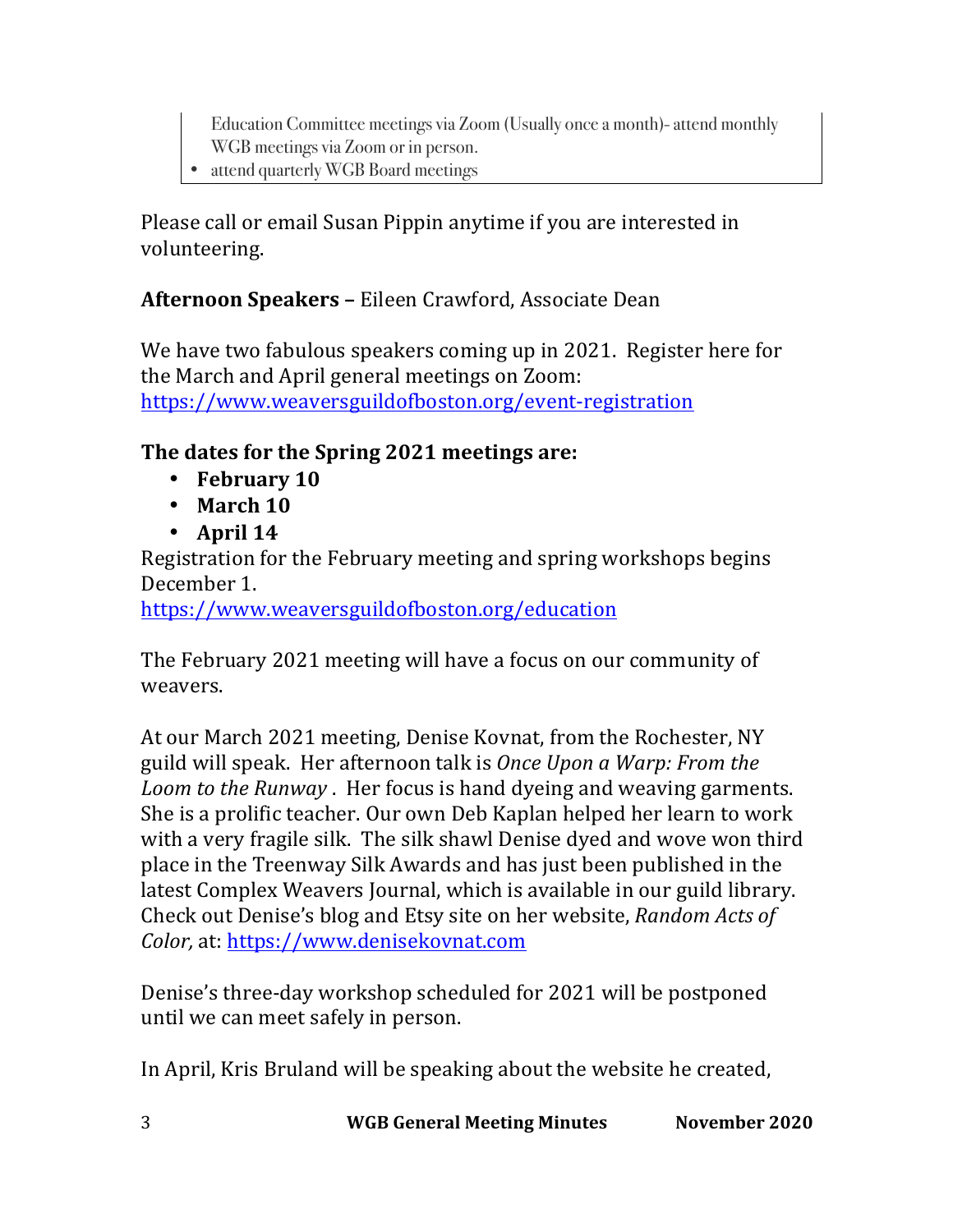Handweaving.net. It makes available 69,921 drafts and has a new online color tool that you can use. The site allows you to expand your ideas about what you want to weave, learn about what other people have done, and experiment with new ways to manipulate colors with the color tool. Check it out:

https://www.handweaving.net/about

### **Morning Workshops** – Ginny Hamilton/Pat Vinter

Morning workshops in the spring will continue on Zoom.

The February meeting will be a fun meeting called *Bringing the Guild Together*. We will spend part of the day in the "big room" on Zoom celebrating our community of handweavers. The morning will focus on our 100<sup>th</sup> anniversary projects: weaving for the Fuller Craft Museum; weaving the challenge scarf for the Charles River Museum; and the COVID Closet Cleanup Project. We will have time in smaller breakout rooms for conversation. There will be a Show and Tell. Think about what you've been working on that you'd like to share. We hope people will also share their progress on COVID Closet Cleanup projects. (In today's meeting, Ginny shared her 9-inch block for the project and encouraged all to join in creating a square.) There will be member studio tours. Think about doing a little video of your home studio and send the video to Ginny and Pat. More information on the February meeting will be sent out soon.

In March, Denise Koynat will do the morning workshop, *Dorset Buttons: Their History & How to Make Them,* before her afternoon guild talk. The workshop is based on a traditional needle lace technique. Information will be on the website soon. Registration begins December 1.

In April, Anne Graham will present a shadow weave workshop.

Ginny thanked everyone for attending the Zoom workshops and meetings. She extended many thanks to Penny LaCroix for presenting an excellent workshop on double weave V shawls, complete with videos, in the November morning workshop. To learn more about double weave V shawls you can look at *Handwoven* in March/April 2012 or March/April 2010.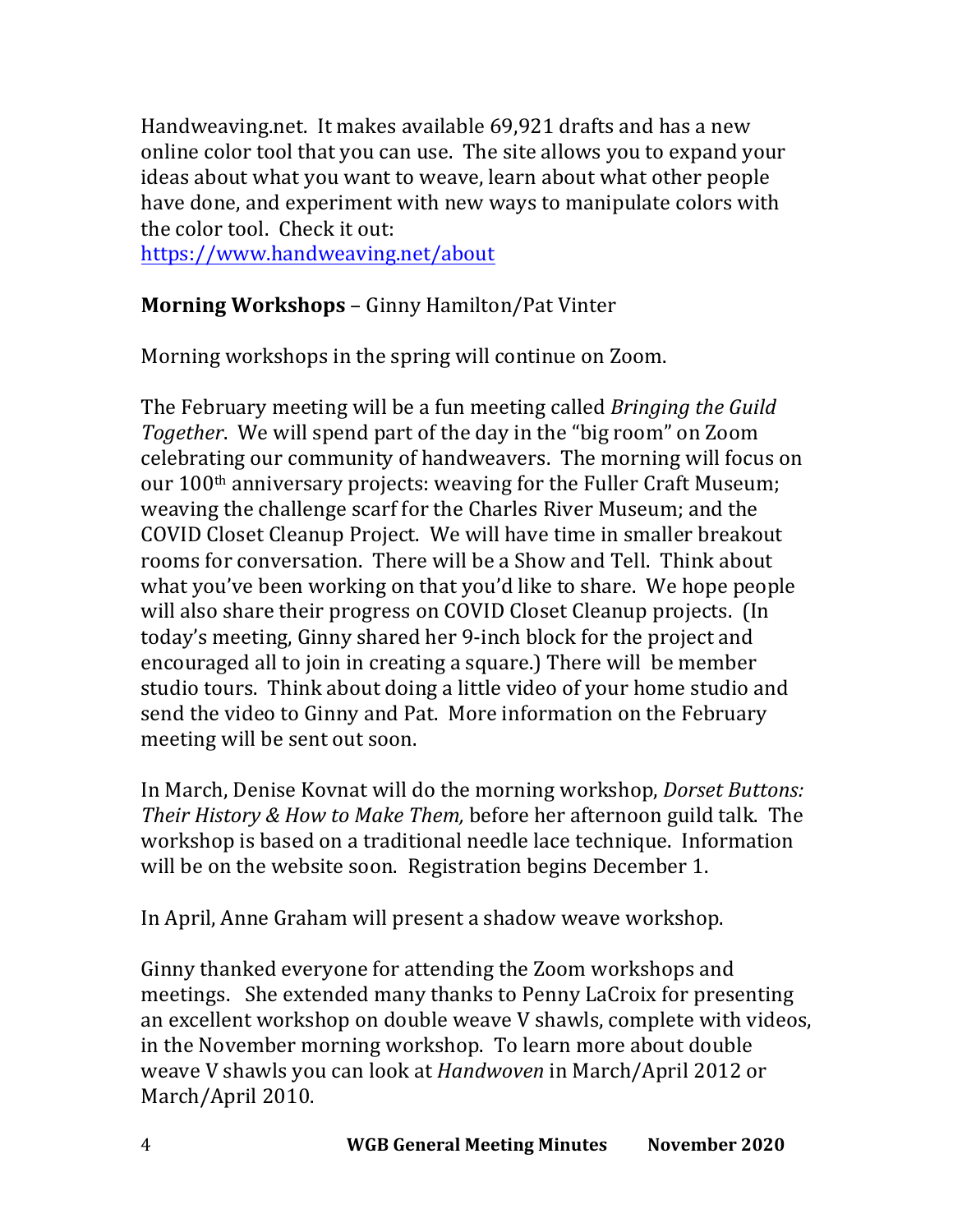# 100<sup>th</sup> Anniversary and Guild Challenge - Beth Guertin

Our Guild Challenge this year is *Getting Back to Our Roots* and all of the information is on the website.

https://www.weaversguildofboston.org/whw-ii

Beth's PowerPoint presentation on Weavers Helping Weavers is on the website. All the forms for submitting can be found on the website. Feel free to contact Beth with any questions you may have.

For those of you weaving for Fuller for the  $100<sup>th</sup>$ , there are two Zoom meetings coming up on Tuesday, November 17 at 10 am and Wed., Nov. 18 at 7 pm, each talking about Design Productions. If you'd like to participate, email Beth and she will add you to the list. The meetings are interactive, helpful and informative, with people feeling free to bring problems to the table and share ideas and suggestions.

Linda added that the Zoom Weavers Helping Weavers session on the Guild Challenge from November's morning session will be on the website. https://www.weaversguildofboston.org/100th-anniversary

# **COVID Closet Clean-up Collaboration (CCCC)** – Laurie Steger

The CCCC will create a community quilt. It is a project that will encourage participation of guild members and our inclusion in the Fuller Craft Museum or Charles River Museum exhibit for the 100<sup>th</sup> anniversary. Each member may make a square using your handwoven fabric. You can use a traditional quilt pattern or applique idea. The topic of your square would be what makes you feel secure and safe during the pandemic. Laurie has received about 10 squares, all very heartwarming. She expects the quilt will develop in a beautiful way and express the journey we all have experienced in this year of transitions.

5 **WGB General Meeting Minutes November 2020** The square should be 9 inches by 9 inches, including an inch around for selvedges. When all the squares are collected, Laurie hopes a few volunteers will join her to arrange the squares into a quilt. For now, she rearranges the squares weekly on a large bulletin board as she receives the your contributions. People who don't want to make squares may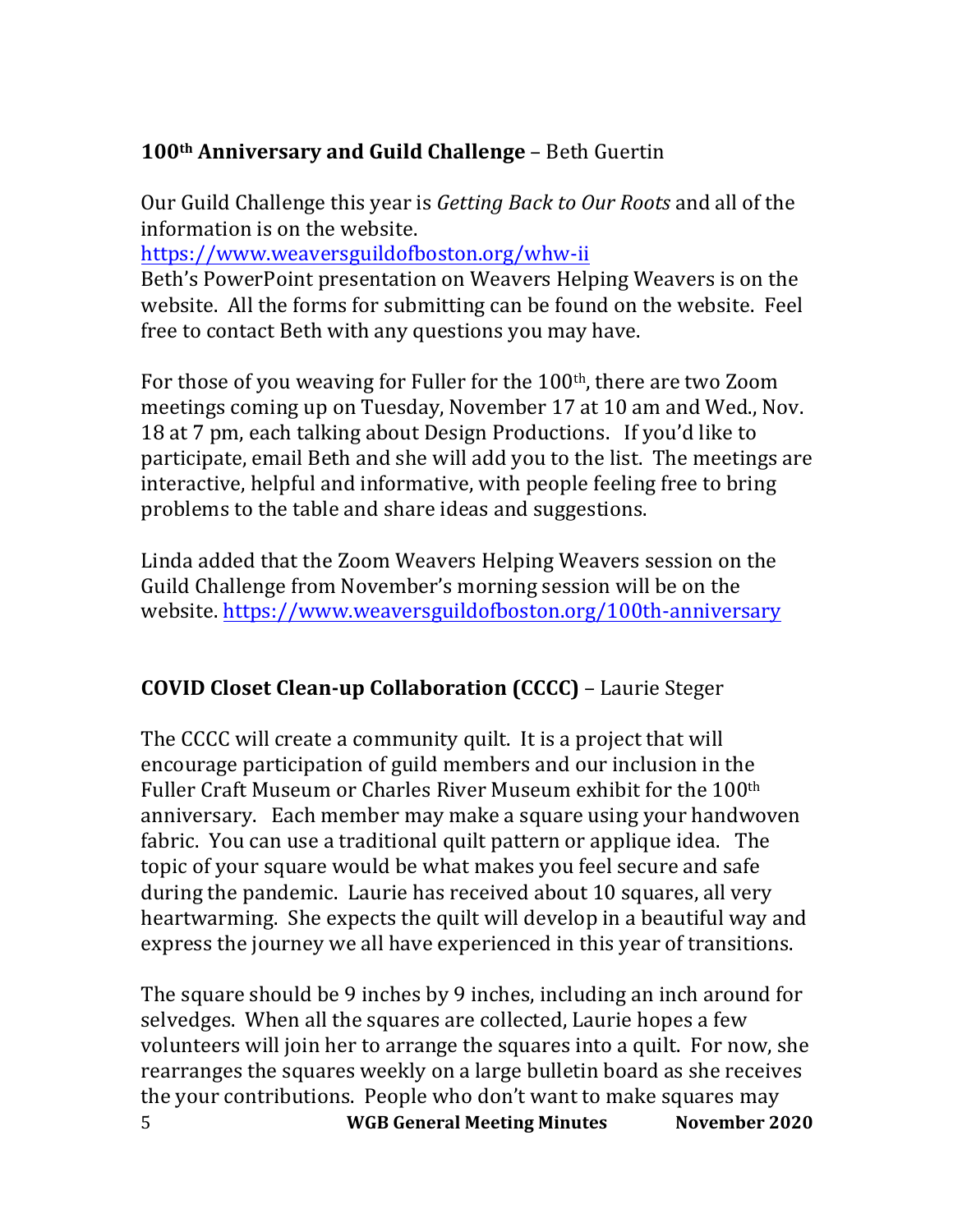send swatches of their handwoven fabric and Laurie will make images from those swatches. The original deadline for acceptance of squares and swatches has been extended through February. She hopes to be able to show how the piece comes together in future meetings.

The recording of the October Weavers Helping Weavers session on this project is available on the website. The video explains with pictures the process of making a quilt square for the project. https://www.weaversguildofboston.org/100th-anniversary

Ginny added that creating a square for the quilt has been a lot of fun and it can be as simple or complicated as you would like. You can also check out the website to see examples of some of the squares that have been created so far.

Eileen added that the February meeting will include a "quilting bee" with Laurie where we talk and sit together in the virtual room stitching our squares and sharing our work. Eileen encourages everyone to go to their sample closets today to collect swatches, scraps and materials to bring to the February meeting.

# **Ratings** Ruth Buchman

As days get shorter and colder and you spend more time at home, think about submitting for a rating. The program can be done at your own pace. 

Photos of the rating submissions of Penny LaCroix and Eileen Crawford, the new apprentices, will be in the bulletin. Photos from the new master weaver, Shannon Mathers, will be in the next bulletin.

The deadline to officially inform Ruth that you will be submitting this year is February 1. Please contact Ruth to give her official notice you intend to submit before February, even if you have previously let her know. She expects to hear from **all** intending to submit in the last half of January. The work itself is due the on date of the February meeting. which is February 10. Logistics for submitting will be worked out when you contact Ruth.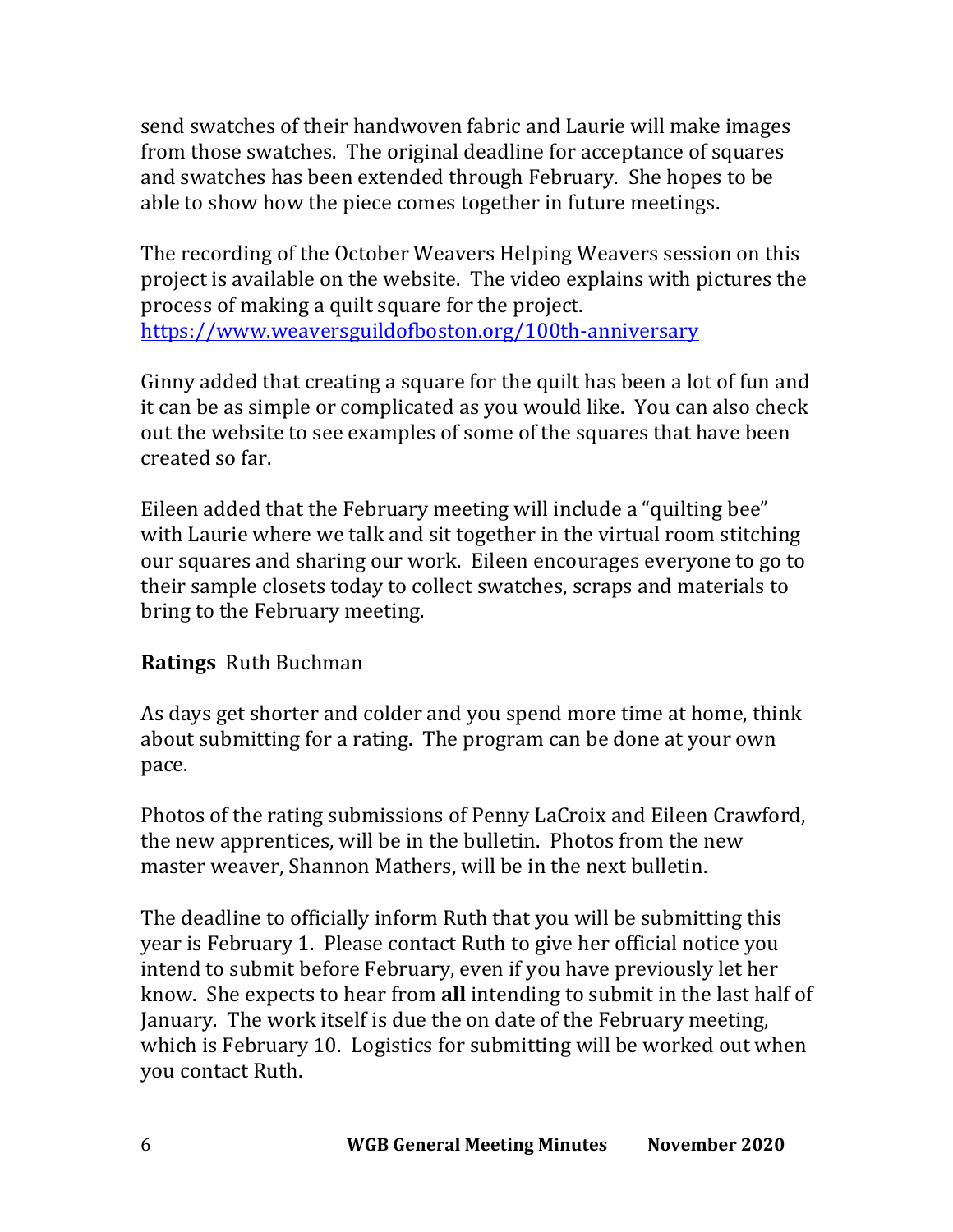There have been a few very small changes in requirements since last year so make sure you are using the current requirements. The most recent version of requirements is on the website. You can email Ruth if you would like her to highlight the specifics for you. Please email Ruth with any questions you might have about the ratings or to talk about possibly doing the ratings.

**WGB Blog** Sara White & Carol McClennen Carol reported the committee is analyzing the 115 responses to the survey the committee sent out.

The blog continues to get new subscribers almost daily. https://www.weaversguildofboston.org/wgb-blog

Ads Linda for Martha Rossman

The advertising committee has offered sponsors the ability to revise their ads this year if they have changes due to COVID that they would like to put on the website. Sponsors may update their ads on two occasions during the 2020 to 2021 year.

### **Bulletin** Diane Chaisson

Please send your contributions as soon as possible. The expectation is the Bulletin will be sent out December 1.

### **Social Media** Linda for Mary Mandarino

Mary Mandarino is looking for contributions to our Facebook page. Please contact her if you have photos or weaving events for posting on the WGB Facebook page.

#### **Announcements**

The next **Board** Meeting on ZOOM for board members is Wednesday, December 9, 2020 (new date).